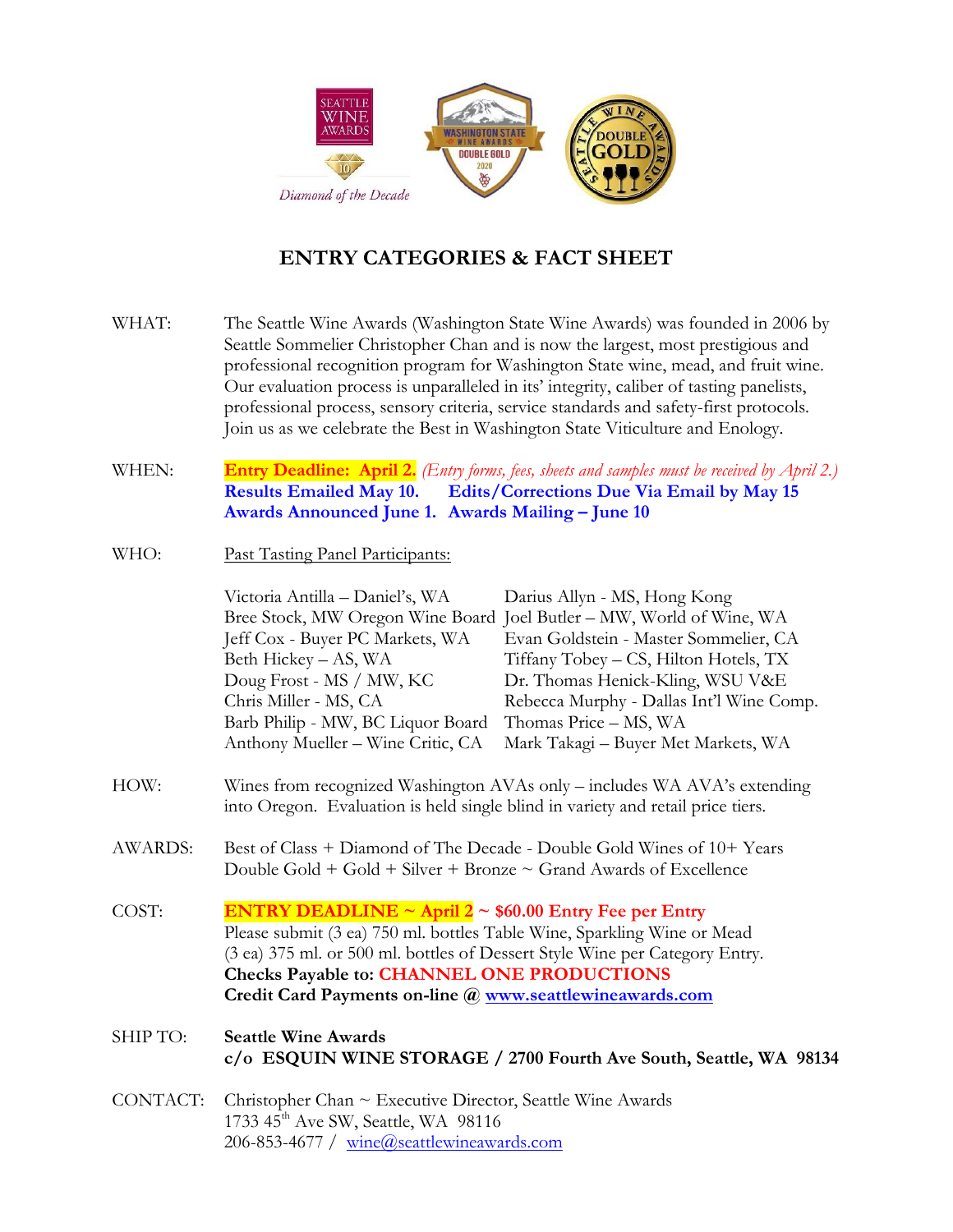# **Entry Criteria & Category Guidelines**

### **\* Style and Variety Categories Delineated by Suggested Retail Prices \***

**\$20.00 & Under / \$20.01 – \$35.00 / \$35.01 & Over - per Bottle**

| 2022 Diamond of The Decade - Wines from 2012 Vintage |                                                        |  |
|------------------------------------------------------|--------------------------------------------------------|--|
|                                                      |                                                        |  |
| 12WBORD                                              | 2012 White Bordeaux Style Blends                       |  |
| 12BDX                                                | 2012 Bordeaux Style Blends                             |  |
| 12CAB                                                | 2012 Cabernet Sauvignon                                |  |
| 12FRANC                                              | 2012 Cabernet Franc                                    |  |
| 12GREN                                               | 2012 Grenache                                          |  |
| 12MAL                                                | 2012 Malbec                                            |  |
| 12MER                                                | 2012 Merlot                                            |  |
| 12PINO                                               | 2012 Pinot Noir                                        |  |
| 12RPROP                                              | 2012 Red Proprietary Blends                            |  |
| 12RHONE                                              | 2012 Rhône Style Blends                                |  |
| 12SANG                                               | 2012 Sangiovese                                        |  |
| 12SYRAH                                              | 2012 Syrah                                             |  |
| 12TEMP                                               | 2012 Tempranillo                                       |  |
| 12ZIN                                                | 2012 Zinfandel                                         |  |
| 12OPEN                                               | 2012 Open Category                                     |  |
|                                                      |                                                        |  |
| Dessert Style Wines, Fruit Wines, Mead               |                                                        |  |
|                                                      |                                                        |  |
| <b>DICE</b>                                          | Ice Wine                                               |  |
| <b>DLATE</b>                                         | Late Harvest - All Varieties (Vinifera & Non-Vinifera) |  |
| <b>DFORT</b>                                         | Fortified Wines (Vinifera & Non-Vinifera)              |  |
| <b>DFRUIT</b>                                        | Dessert Style Fruit Wines                              |  |
| <b>SFRUIT</b>                                        | All styles of Fruit Wines with Residual Sugar.         |  |
| MEAD-SWEET                                           | Honey Wine with Elevated Sweetness                     |  |
| MEAD-DRY                                             | Honey Wine Dry to Taste                                |  |
| <b>MEAD - FLV</b>                                    | Honey Wine - Flavored                                  |  |
| MEAD - OFF                                           | Honey Wine Off-Dry to Taste                            |  |
| Rosé Wine &                                          |                                                        |  |
| <b>Dry Fruit Wines</b>                               |                                                        |  |
| SROSÉ                                                | All styles of Single Variety Rosé wines                |  |
| <b>BROSÉ</b>                                         | All styles of Blended Variety Rosé wines               |  |
| FROSÉ                                                | All styles of Fruit Rosé or Blush.                     |  |
| <b>FRUIT</b>                                         | All styles of Fruit Wines with Residual Sugar.         |  |
|                                                      |                                                        |  |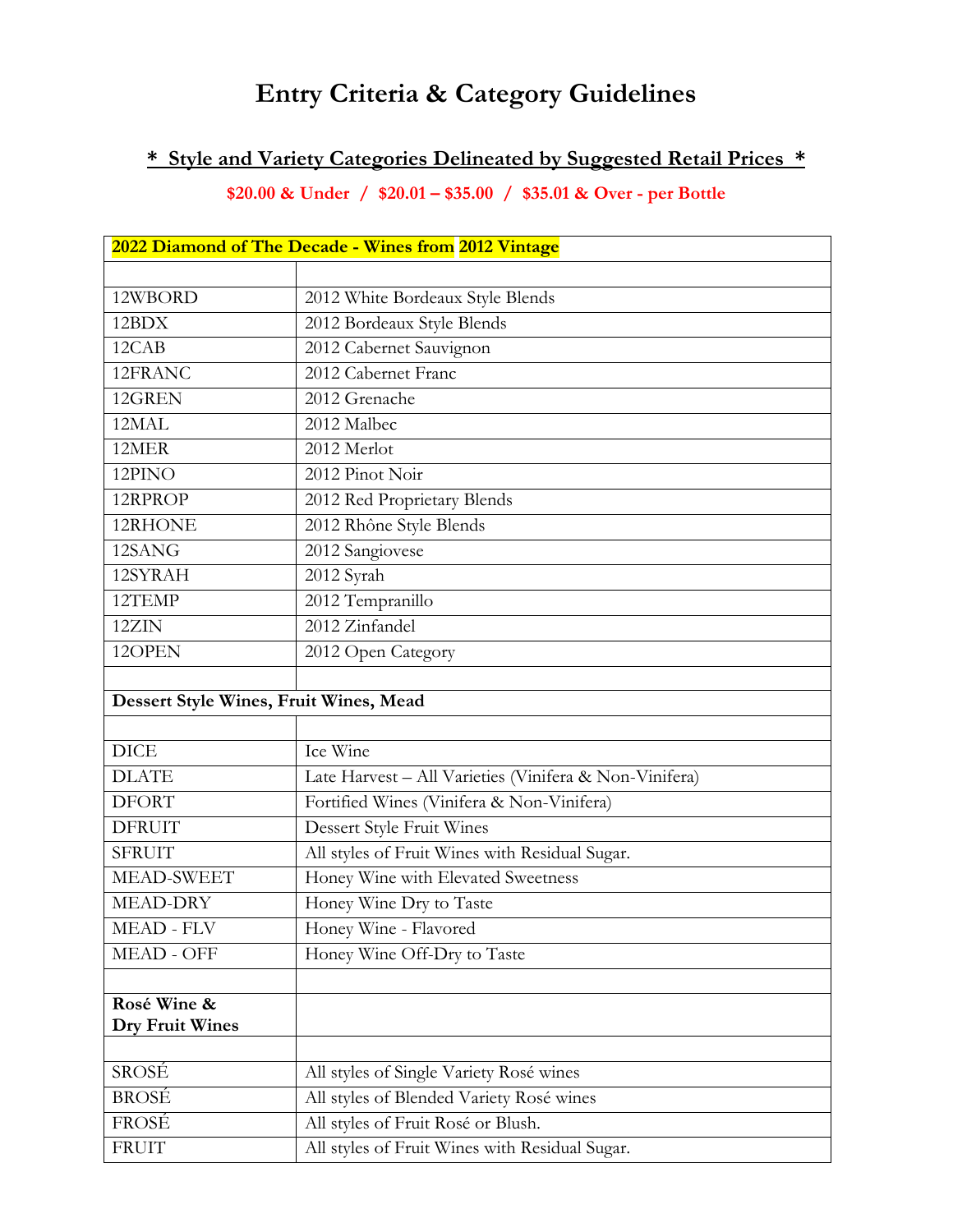| <b>SFRUIT</b>            | All styles of Fruit Wines with Residual Sugar.                       |
|--------------------------|----------------------------------------------------------------------|
|                          |                                                                      |
| <b>Sparkling Wines</b>   |                                                                      |
|                          |                                                                      |
| <b>SPARKD</b>            | Dry Sparkling Wines (Brut Zero, Brut)                                |
| <b>SPARKO</b>            | Off-Dry Sparkling Wine (Extra Brut, Demi-Sec)                        |
| <b>SPETN</b>             | Petillant Nature / Frizzante                                         |
| <b>SPARKS</b>            | Sweet Sparkling Wines (Demi-Sec or Sweet)                            |
|                          |                                                                      |
| <b>Still White Wines</b> |                                                                      |
|                          |                                                                      |
| <b>WALBA</b>             | Albariño                                                             |
| WALIG                    | Aligoté                                                              |
| <b>WBORD</b>             | Bordeaux Style or Blends of : Sauvignon Blanc, Sémillon, Muscadelle  |
| <b>WSAUV</b>             | Sauvignon Blanc                                                      |
| <b>WCHAB</b>             | Chablis Style Chardonnay - Stainless / Neutral Oak                   |
| <b>WCHAR</b>             | Chardonnay - New or Seasoned Oak                                     |
| <b>WCHEN</b>             | Chenin Blanc                                                         |
| <b>WFREN</b>             | French Varieties not Listed                                          |
| WGEWZ                    | Gewürztraminer                                                       |
| <b>WGREN</b>             | Grenache Blanc                                                       |
| <b>WITALY</b>            | Italian Varieties not Listed                                         |
| <b>WMARS</b>             | Marsanne                                                             |
| <b>WPINO</b>             | Pinot Gris/Pinot Grigio                                              |
| <b>WPROP</b>             | White Proprietary Blends                                             |
| <b>WRIED</b>             | Riesling - Dry to Taste                                              |
| <b>WRIES</b>             | Riesling - Hint to Obvious Sweetness                                 |
| <b>WRHON</b>             | S. Rhone Blends: Bourboulenc, Grenache Blanc, Marsanne, Picpoul,     |
|                          | Roussanne, Viognier, etc                                             |
| <b>WROUS</b>             | Roussanne                                                            |
| <b>WSPAN</b>             | Spanish Varieties not Listed                                         |
| <b>WVIOG</b>             | Viognier                                                             |
| <b>WVARI</b>             | All Other White Varieties                                            |
| <b>WILD</b>              | All Non-Vitis Vinifera White Wines                                   |
|                          |                                                                      |
| <b>Still Red Wines</b>   |                                                                      |
|                          |                                                                      |
| <b>RAGLI</b>             | Aglianico                                                            |
| <b>RBARB</b>             | Barbera                                                              |
| <b>RBORD</b>             | Bordeaux Style Blends: Cab Sauv/Franc, Merlot, Petite Verdot, Malbec |
| RCAB                     | Cabernet Sauvignon                                                   |
| <b>RCARM</b>             | Carménère                                                            |
| <b>RCINS</b>             | Cinsault                                                             |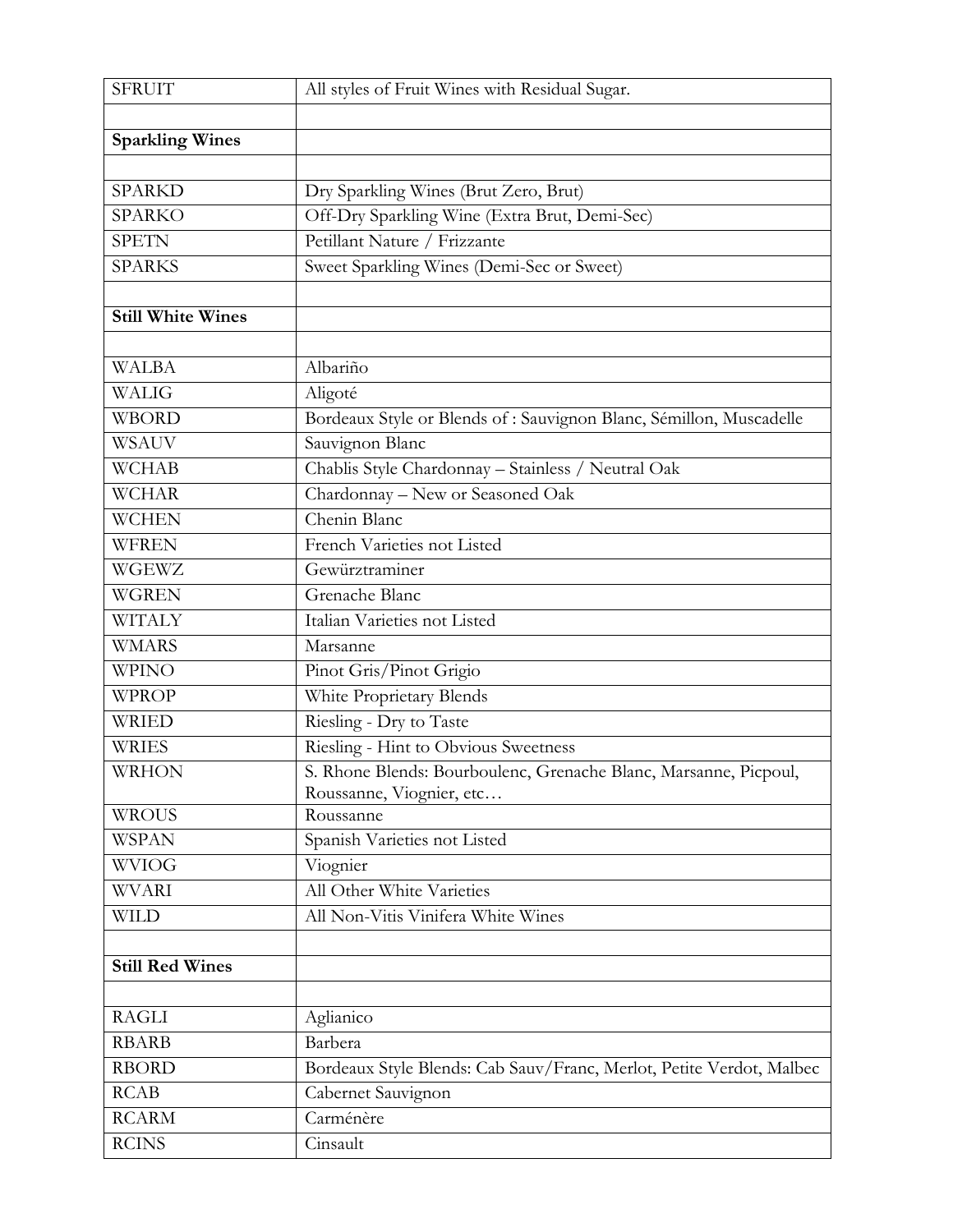| <b>Still Red Wines</b> |                                                                 |
|------------------------|-----------------------------------------------------------------|
| <b>RCOUN</b>           | Counoise                                                        |
| <b>RFRANC</b>          | Cabernet Franc                                                  |
| <b>RFREN</b>           | French Varieties not Listed                                     |
| <b>RDOLC</b>           | Dolcetto                                                        |
| <b>RGAM</b>            | Gamay Noir                                                      |
| <b>RGREN</b>           | Grenache                                                        |
| <b>RITALY</b>          | Italian Varieties not Listed                                    |
| <b>RMAL</b>            | Malbec                                                          |
| <b>RMER</b>            | Merlot                                                          |
| <b>RMOUR</b>           | Mourvèdre                                                       |
| <b>RNEBB</b>           | Nebbiolo                                                        |
| <b>RPINO</b>           | Pinot Noir                                                      |
| <b>RBURG</b>           | Pinot Noir in the Burgundy Style                                |
| <b>RPROP</b>           | Proprietary Blends                                              |
| <b>RHONE</b>           | S. Rhone Blends: Grenache, Mourvèdre, Cinsault, Counoise, Syrah |
| <b>RSANG</b>           | Sangiovese                                                      |
| <b>RSPAN</b>           | Spanish Varieties / Styles not Listed                           |
| <b>RSYRAH</b>          | Syrah                                                           |
| <b>RSYNOR</b>          | Northern Rhone Style Syrah                                      |
| <b>RTEMP</b>           | Tempranillo                                                     |
| <b>RZIN</b>            | Zinfandel / Primitivo                                           |
| <b>RVARI</b>           | All Other Red Varieties                                         |
| <b>RWILD</b>           | All Non-Vitis Vinifera Red Wines                                |
|                        |                                                                 |

## **Frequently Asked Questions**

#### **Q: Why Should I Enter?**

- **A:** The Seattle Wine Awards is the largest and most prestigious wine recognition program for the state of Washington. Lauded by consumers, retailers and industry alike, the integrity of our process is unparalleled from the: selection of tasting panelist; sensory criteria; professional protocol; service standards; and a safety-first environment. Established in 2006 the Washington State Wine Awards team has continually proven to be a leader in every facet and mechanics of professional wine tasting. Our strong, colorful and highly visible etched medals are the finest in the industry and wield instant elevation and cause for celebration.
- **Q: How are the Wine & Cider Awards Promoted?**
- **A:** Results are published on-line at: [www.SeattleWineAwards.com](http://www.seattlewineawards.com/) / Instgram@wawineawards / [www.TasteNW.com](http://www.tastenw.com/) / and featured on www.2mintasting.com Results are sent to local, regional and national newspapers and PR agencies.